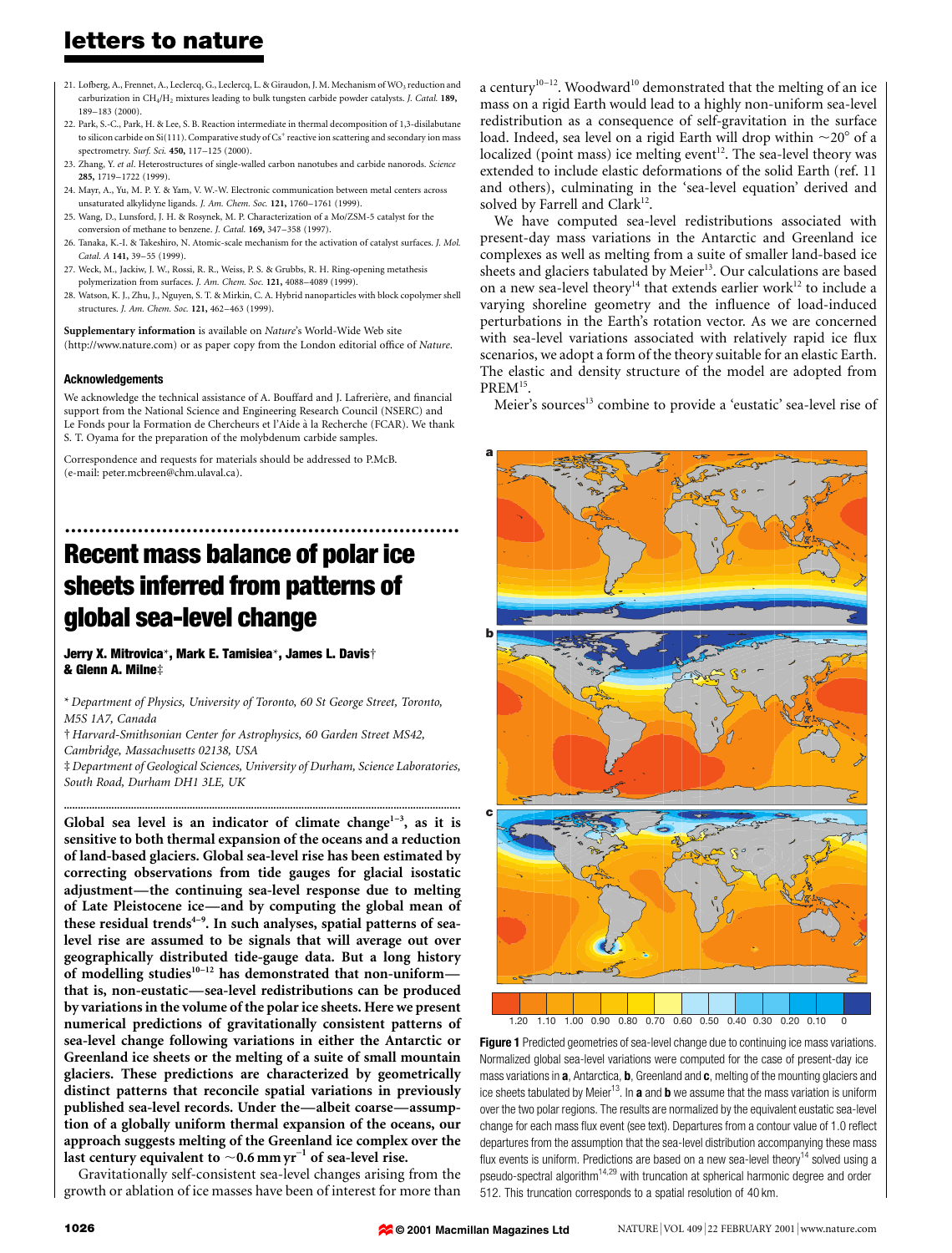$0.46$  mm yr<sup>-1</sup>. (In this context, the term eustatic is defined as the change in ocean volume, that is, the change in ice mass divided by the density of water, divided by the area of the ocean.) The integrated mass fluxes from the Antarctic and Greenland ice sheets are quantities of intense interest and they remain uncertain, even in sign<sup> $1,16$ </sup>. Accordingly, we simply assume a uniform ice mass variation over the entire ice sheet in each case.

Figure 1 shows global maps of sea-level change due to mass variations in the Antarctic, Greenland and Meier's sources<sup>13</sup>. The frames in Fig. 1 are normalized by the eustatic sea-level variation associated with each of the three ice systems, which we denote by  $V_A$ ,  $V_{\text{G}}$ , and  $V_{\text{M}}$ , respectively. We can thus write:

$$
S_{I}(\theta, \phi) = V_{A} \times S_{A}^{n}(\theta, \phi) + V_{G} \times S_{G}^{n}(\theta, \phi) + V_{M} \times S_{M}^{n}(\theta, \phi)
$$
 (1)

where  $S^n(\theta, \phi)$  are the maps of normalized sea-level change in Fig. 1, and  $S_I(\theta,\phi)$  is the total predicted sea-level change from these three ice sources. The symbols  $\theta$  and  $\phi$  denote co-latitude and eastlongitude, respectively. We have confirmed, using a series of more complex ice balance models for the Antarctic and Greenland<sup>16-19</sup>, that the large-scale geometry of the computed sea-level redistribution is relatively insensitive to our assumption of a uniform ice mass variation over these regions.

Figure 1 confirms that present-day variations in polar ice mass will be accompanied by dramatic departures of sea level from eustasy. For the sake of discussion, let us assume that a melting event in Greenland contributes  $1 \text{ mm yr}^{-1}$  of eustatic sea-level rise. In this case, sea level will fall in the vicinity of Greenland, and it will rise by less than  $0.2$  mm yr<sup>-1</sup> in Newfoundland, Britain and Fennoscandia (Fig. 1b). There is a strong north-south gradient throughout the Atlantic, northern Pacific and Mediterranean, with a maximum sea-level rise of  $\sim$  1.3 mm yr<sup>-1</sup> obtained in the northern Pacific and southern Atlantic. (The asymmetry in the latitudinal position of the sea-level maxima in Fig. 1b is due to rotational perturbations associated with Greenland mass flux.) The dominant



Figure 2 Predicted sea-level trends due to continuing ice mass variations at a subset of tide gauge sites. Shown are normalized sea-level rates from Fig. 1 for a selection of 23 sites (see labels at bottom) adopted in a recent tide gauge analysis $^8$ . (A final site, Lyttelton, New Zealand, is not included because it is characterized by an observed rate that is not consistent with rates at nearby sites). **a**, The square boxes and solid dots refer to predicted normalized sea-level rates for the case of Antarctic and Greenland ice mass variations. **b**, As in  $a$ , except for Meier's sources<sup>13</sup>.

cause of the non-uniform redistribution is self-gravitation in the surface mass load. Water will pile up in the near field of an ice mass as a consequence of gravitational attraction; as the ice melts the ocean will relax and water will tend to flow from the near field to the far field. The same physical effect is evident in the remaining two frames of Fig. 1: the ice mass variation near the South Pole will be accompanied by a significant north-south gradient in the Antarctic Ocean, whereas the sea-level response to the melting of mountain glaciers is characterized by regionally localized minima. In all cases, an expectation of eustasy is only met in spatially limited geographic bands. Thus, secular sea-level trends inferred from tide gauge records may, depending on their location, sample a sea-level redistribution due to polar ice melting that significantly departs from the `eustatic' measure of the ice balance.

We have computed sea-level trends at  $\sim$  1,000 sites in the database supplied by the Permanent Service for Mean Sea Level  $(PSMSL)^{20}$ for each of the three mass flux scenarios in Fig. 1 (see Supplementary Information). PSMSL sites mainly reside in the Northern Hemisphere. In the case of Antarctic mass flux, sea-level change at most of the PSMSL sites ranges up to 20% larger than the eustatic value; the exceptions are the southern portions of Africa, Australia and South America, where the sites will sample a sea-level change markedly smaller than the eustatic value. The site-specific departures from eustasy are even more dramatic for Greenland ice mass variations; in this case, less than 30% of the sites will record a sea-level change that is within 10% of the eustatic value. Sea-level change induced by the variations of Greenland ice, as measured at sites in Spitsbergen, Iceland and Fennoscandia, hovers close to zero but increases toward the eustatic value southward from the UK to North Africa and from the Canadian east coast to Florida. There is a further dramatic departure from the eustatic value at sites in regions such as Alaska, Yukon and British Columbia. These sites are also close to some of the largest melting events in Meier's database<sup>13</sup> and thus exhibit extreme departures from the eustatic value that is associated with these sources of meltwater.

Estimates of global sea-level rise based on the analysis of tide gauge records require stringent site selection in order to avoid, for example, bias associated with interdecadal fluctuations and the contaminating effects of tectonic deformations<sup>5</sup>. In Fig. 2 we show predictions of sea-level change at 23 sites included in a recent tide gauge analysis $^8$ . In the case of Antarctic melting, these sites sample a sea-level change that ranges from 80% to 120% of the eustatic value. The departure from the eustatic value is large for European sites (numbers  $1-8$ ) in the case of Greenland melting. Indeed, the mean value for these sites is just 40% of the eustatic value.

The question arises as to whether geographic trends in observed tide gauge rates may be used to constrain meltwater contributions from the main ice reservoirs. A recent independent  $study<sup>21</sup>$  based on standard sea-level theory<sup>12</sup> has analysed  $\sim$  1,000 sites in the Revised Local Reference PSMSL data set<sup>20</sup> for this purpose. We proceed by analysing the more carefully selected subset of sites treated in Fig. 2. Figure 3a shows secular sea-level rates at the 23 sites sampled in Fig. 2. The mean rate obtained from these sites is 1.5  $\pm$  0.1 mm yr  $^{-1}$ , the weighted (by  $1/\sigma^2$ ) root-mean-square value of the residuals (w.r.m.s.) about the mean is 0.4 mm yr<sup>-1</sup>, and the  $\chi^2$  residual value per-degree-of-freedom (henceforth  $\chi^2$ ) about the mean is 2.7. In Fig. 3b we show the same rates corrected for glacial isostatic adjustment (GIA) using the combination of ice and Earth model adopted in a number of earlier studies<sup>4-6,8</sup>. This model is characterized by the ICE-3G deglaciation history<sup>22</sup> and an Earth model with lower mantle viscosity of  $2 \times 10^{21}$  Pa s. The mean sea-level rate in this case is  $1.8 \pm 0.1$  mm yr<sup>-1</sup>, in agreement with ref. 8, and the w.r.m.s. and  $\chi^2$  about this mean are 0.4 mm yr<sup>-1</sup> and 3.4, respectively. Thus, the GIA correction previously applied to these tide gauge rates does not improve the geographic consistency of the residuals. Finally, in Fig. 3c we show the rates in Fig. 3a corrected using a GIA model proposed<sup>23</sup> on the basis of fits to tide gauge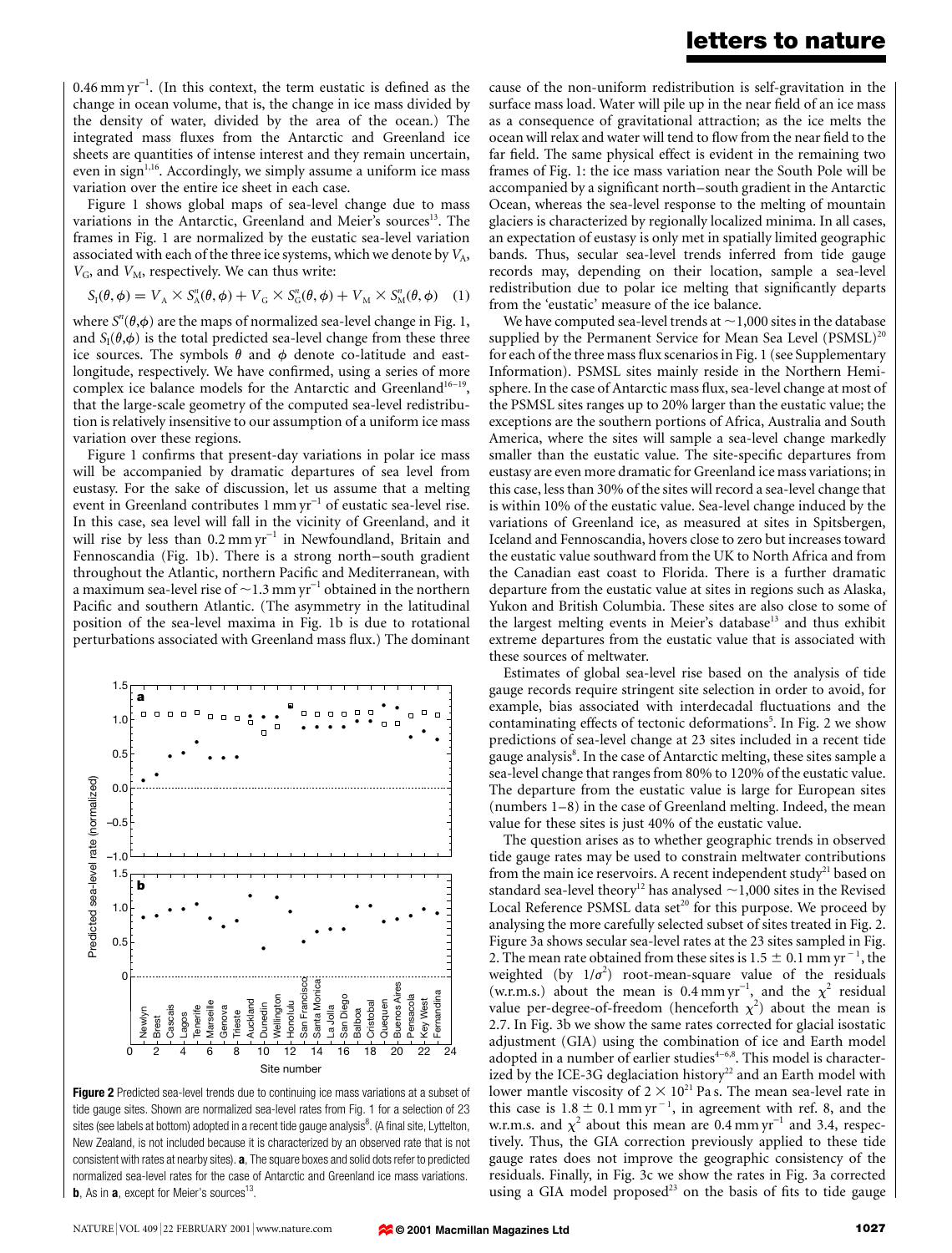records along the US east coast. This GIA model is identical to that used in Fig. 3b, with the exception that the lower mantle viscosity is increased to  $5 \times 10^{21}$  Pa s. In this case, the mean rate is  $1.5 \pm 0.1$  mm yr<sup>-1</sup>, and the w.r.m.s. and  $\chi^2$  about this mean are reduced to  $0.3$  mm  $yr^{-1}$  and 2.1, respectively.

Next, we explore whether the geographic scatter evident in the GIA-corrected rates in Figs 3b and c can be reconciled on the basis of non-uniform sea-level change associated with polar melting events (Fig. 1). Following equation (1), we can denote the total sea-level change, at a site  $(\theta_i, \phi_i)$ , attributable to all sources by:

$$
S_{\mathrm{T}}(\theta_j, \phi_j) = V_{\mathrm{O}} \times S_{\mathrm{O}}^n(\theta_j, \phi_j) + S_{\mathrm{I}}(\theta_j, \phi_j)
$$
 (2)

The first term on the right-hand side of equation (2) includes all contributions to sea-level change other (hence the subscript O) than the ice mass variations treated in Figs 1 and 2. Given the criteria used to select the 23 sites in Figs 2 and 3, we expect that these contributions will be dominated by ocean thermal expansion. Ideally, we can use equations (1) and (2) as the basis for a least-squares estimate of  $V_A$ ,  $V_G$  and  $V_O$ , where the sea-level rates  $S_T(\theta_j,\phi_j)$  are given by the 23 GIA-corrected tide-gauge rates in either Fig. 3b or c and the various normalized sea-level geometries  $S^n(\theta_j, \phi_j)$  are known. The functions  $S_A^n$ ,  $S_G^n$  and  $S_M^n$  are given in Fig. 1; however, the global geometry of ocean thermal expansion remains largely unknown.

As a preliminary application of the approach we proceed with a least-squares estimate of  $V_A$ ,  $V_G$  and  $\overline{V_O}$  by assuming that ocean thermal expansion contributes a eustatic sea-level rise (that is,

 $S_0^n = 1$  over the oceans). Because the sea-level variation due to Antarctic mass flux is relatively flat for the 23 tide gauge sites we are considering (Fig. 2a), estimates for  $V_A$  and  $V_O$  will be highly correlated. Nevertheless, we have found that the least-squares procedure does yield a robust estimate of the sum  $V_A + V_O$ . The results of this calculation are shown by the solid lines superimposed on Fig. 3b and c. In Fig. 3b our best fit is obtained with  $V_A + V_O = 0.99 \pm 0.13$  mm yr<sup>-1</sup> and  $V_G = 0.54 \pm 0.15$  mm yr<sup>-1</sup>. Thus the total eustatic value (including  $V_M$ ) is  $\sim$  2.0 mm yr<sup>-1</sup>. The analogous expressions for Fig. 3c are  $V_A + V_O =$  $0.61 \pm 0.13$  mm yr  $^{-1}$  and  $V_\mathrm{G} = 0.60 \pm 0.15$  mm yr  $^{-1}$  for a total eustatic value of  $\sim$  1.7 mm yr<sup>-1</sup>.

In Fig. 3c, the  $\chi^2$  of the observations about the solid line (1.1) is significantly better (at greater than 90% confidence) than the  $\chi^2$ relative to the simple mean of these rates (2.1). Even a qualitative inspection of Fig. 3c indicates that many of the residual trends evident in the GIA-corrected sea-level rates are remarkably well fitted by our best-fit (solid line) prediction for  $S_T(\theta,\phi)$ . Furthermore, the mean predicted rate for the European sites (numbers  $1-8$ ) is  $\sim$  0.5 mm yr<sup>-1</sup> less than the mean predicted rate for the remaining sites. This difference is consistent with the observed trends on the same figure and provides a natural explanation for the long-standing observation that European sea-level rates are anomalously low<sup>8,24-26</sup>.

The Meier<sup>13</sup> tabulation of smaller glaciers is probably incomplete and subject to error. Furthermore, the mass balance of these glaciers may not be purely secular. We have repeated the least-squares



Figure 3 A new analysis of tide gauge records. a, Secular sea-level trends obtained (http://www.pol.ac.uk/psmsl/) from the PSMSL<sup>20</sup> tide gauge database for the set of 23 sites shown in Fig. 2. The error bars represent one- $\sigma$  uncertainties. **b**, As in **a**, except for rates corrected using a GIA prediction based on an ice and Earth model combination adopted by previous studies<sup>4-6,8</sup> (see text). **c**, As in **b**, except that we adopt a GIA correction advocated $^{23}$  on the basis of its fit to geographic trends evident in tide gauge

records from the US east coast. The solid line in frames  **and**  $**c**$  **represents the best-fitting** prediction through the GIA-corrected residual tide gauge rates determined by a leastsquares fit of these residuals to equation (2). The parameters in this fit are the equivalent eustatic sea-level variation associated with present-day ice mass variations in the Antarctic ( $V_A$ ) and Greenland ( $V_G$ ) as well as 'other' sources ( $V_O$ ) described in the text. In this exercise  $\mathit{V}_{\mathsf{M}}$  is set to a value of 0.46 mm yr $^{-1}$ , as prescribed in the Meier database<sup>13</sup>.